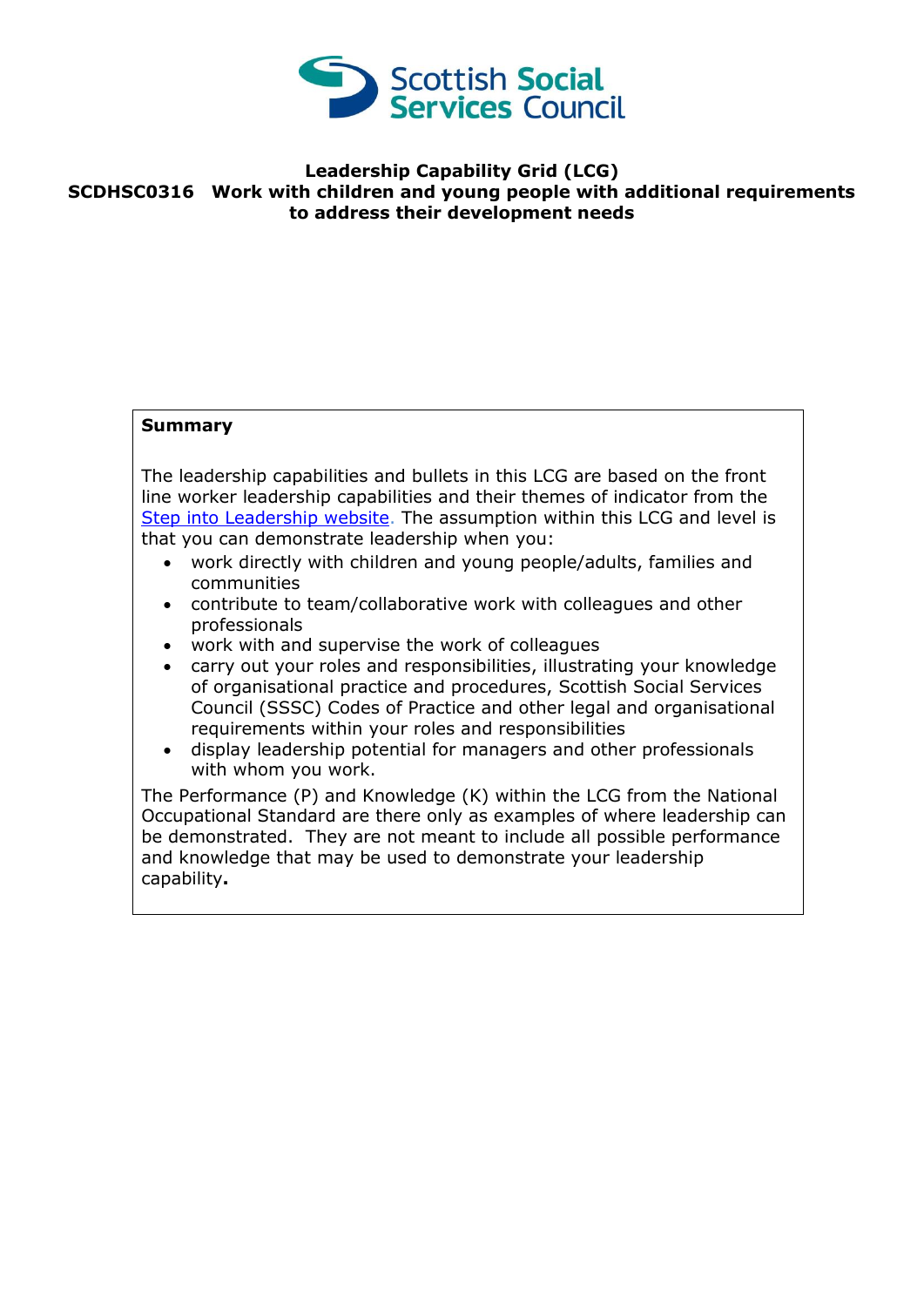

## **Leadership Capability Grid (LCG) SCDHSC0316 Work with children and young people with additional requirements to address their development needs**

| Leadership<br>capabilities         | When working with children and young people with additional<br>requirements to address their development needs you can<br>demonstrate leadership capabilities by:                                                                                                                                                                                                                                                                                                                                                                                                                                                                                                                                                                                                                                                                                                                                                                                                                                                                                                                        |
|------------------------------------|------------------------------------------------------------------------------------------------------------------------------------------------------------------------------------------------------------------------------------------------------------------------------------------------------------------------------------------------------------------------------------------------------------------------------------------------------------------------------------------------------------------------------------------------------------------------------------------------------------------------------------------------------------------------------------------------------------------------------------------------------------------------------------------------------------------------------------------------------------------------------------------------------------------------------------------------------------------------------------------------------------------------------------------------------------------------------------------|
| <b>Vision</b>                      | Providing a vision for those with whom you work and your organisation when<br>you:<br>• See how best to make a difference when providing active support ( $P1-7$ ,<br>10-12, 17-19, 20, 22-24, 29, 31-36; K1-5, 11, 16, 24-25, 36, 37-43, 46-<br>49)<br>• Communicate and promote ownership of the vision when working with<br>children and young people (K1-5, 11, 16, 24-25, 36, 37-46), planning<br>(P14-19, 27-30; K47), seeking extra support and advice (P25-26; K20),<br>working with others (P5-7, 9, 11-12, 14-16, 19, 29-36; K50-51) and<br>recording and reporting $(P13)$<br>• Promote social service values through active participation and<br>personalisation (P1-7, 10-12, 17-19, 20, 22-24, 29, 31-36; K 1-5, 11,<br>13-19; 27, 29, 37-46), when developing and reviewing programmes<br>(P14-19, 27-30; K47) and when working others (P5-7, 9, 11-12, 14-16,<br>19, 29-36; K50-51)<br>• See the bigger picture when demonstrating knowledge and practice of<br>organisational, local and national policies and procedures (P14-19, 27-30;<br>K6, 8-9, 27-28, 33-36, 47) |
| Self-<br>leadership                | Displaying self-leadership when you:<br>• Demonstrate and adapt leadership when working with children and young<br>people with additional requirements to address their development needs<br>(All <b>P</b> ; <b>K</b> 26, 37-46)<br>Improve own leadership by seeking advice (P25-26; K20) and self-<br>$\bullet$<br>reflection $(K26)$<br>• Take intelligent risks when working with children and young people with<br>additional requirements (P1-7, 10-12, 17-19, 20, 22-24, 29, 31-36;<br>K43,45, 46, 49-50), planning and evaluating programmes (P14-19, 27-<br>30; K47) and working with others (P5-7, 9, 11-12, 14-16, 19, 25-26, 29-<br>36; K50-51) to address child/young person's development needs<br>Demonstrate and promote resilience (All P; K3, 4, 19, 32,37-47)<br>• Challenge discrimination and oppression ( $P11$ ; K1, 4, 31, 39)                                                                                                                                                                                                                                   |
| <b>Motivating</b><br>and inspiring | Motivating and inspiring others when you:<br>Inspire people by personal example (All $P$ ; K14-20, 37-43,46-49)<br>$\bullet$<br>Recognise and value the contribution of others (P5-7, 9, 11-12, 14-16,<br>$\bullet$<br>19, 25-26, 29-36; K9-10, 20, 37-43, 46-49, 50-51)<br>• Support the creation of a learning and performance culture (All $P$ ; K16-<br>20, 24, 37-43, 50-51)                                                                                                                                                                                                                                                                                                                                                                                                                                                                                                                                                                                                                                                                                                        |
| <b>Empowering</b>                  | Empowering people when you:<br>• Enable leadership at all levels (P5-7, 9, 11-12, 14-16, 19, 25-26, 29-36;<br>K8-9; 16-20, 37-43, 50-51)<br>Support the creation of a knowledge and management culture (All P;                                                                                                                                                                                                                                                                                                                                                                                                                                                                                                                                                                                                                                                                                                                                                                                                                                                                           |